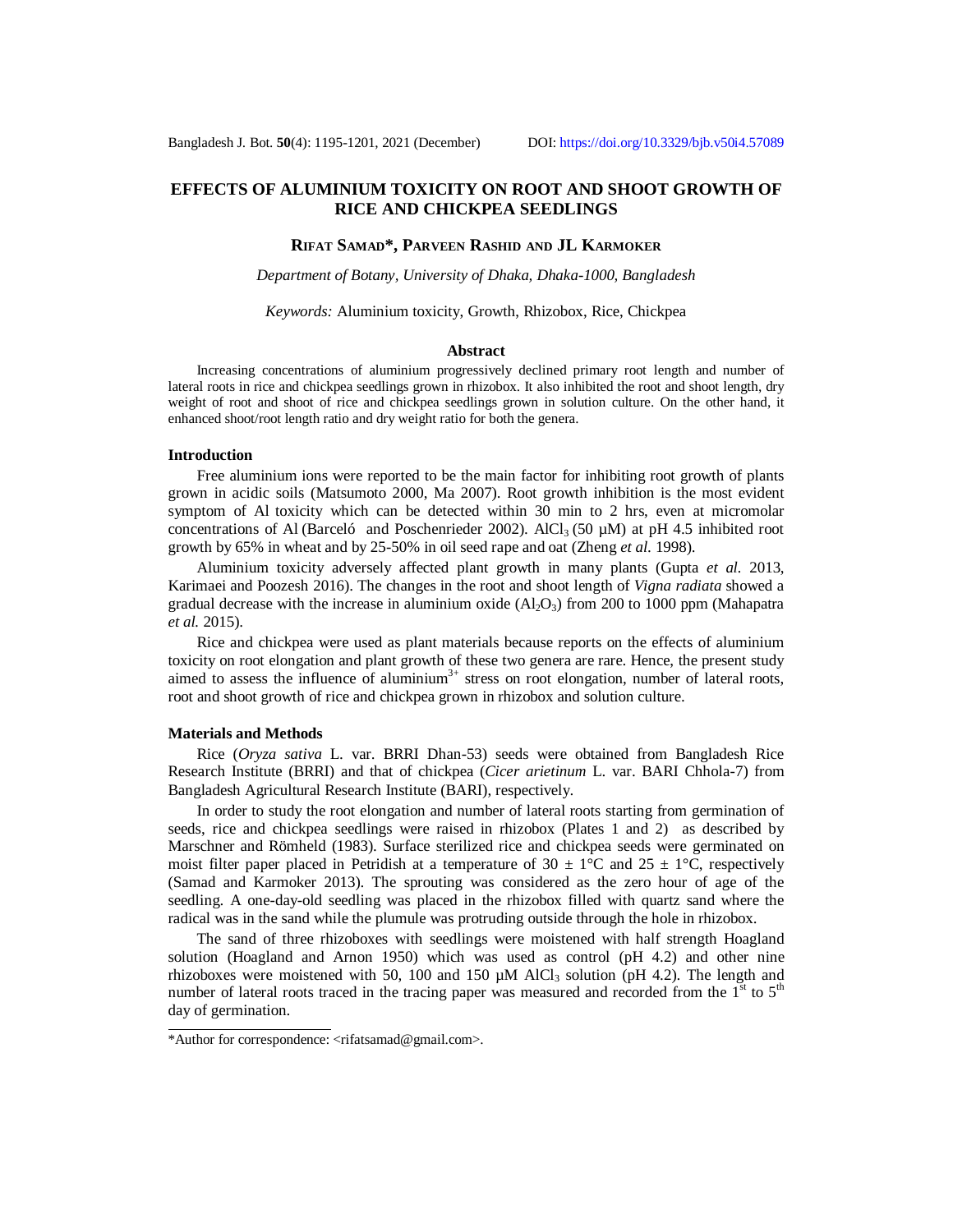#### 1196 SAMAD *et al.*



rice seedlings grown in rhizobox.

Plate 1. Effects of aluminium toxicity on the root growth of Plate 2. Effects of aluminium toxicity on the root growth of chickpea seedlings grown in rhizobox.

Surface sterilized rice and chikpea seeds were germinated in half strength Hoagland solution for 48 hrs. Then the germinated seeds were transferred to light bank. Rice seedlings were grown at a day/night temperature of  $30^{\circ}\text{C} \pm 1^{\circ}\text{C}/25^{\circ}\text{C} \pm 1^{\circ}\text{C}$  and day/night length of 14/10 hrs. Chickpea seedlings were grown at a day/night temperature of  $25^{\circ}\text{C} \pm 1^{\circ}\text{C}/18^{\circ}\text{C} \pm 1^{\circ}\text{C}$  and day/night length of 10 h/14 hrs. Light intensity was 160  $\mu$ -einstein m<sup>-2</sup>s<sup>-1</sup>. The solution was replenished every 48 hrs. The solution was continuously aerated through bubbler with the help of air compressor (Hoagland and Arnon 1950). Seven-day-old seedlings were transferred to half strength Hoagland solution (control) and 10, 50, 100 and 150  $\mu$ M AlCl<sub>3</sub> solution made in half strength Hoagland solution. The pH of all solutions including control were adjusted to  $4.2$  with  $0.2N H<sub>2</sub>SO<sub>4</sub>$ . Length of root and shoot of the seedlings were measured in cm with a scale at 3, 6, 24, 48, 72 and 96 hrs of aluminium treatment.

The root and shoot samples were collected and dried in an oven at  $75^{\circ}$ C for 72 hrs to a constant weight. Dry weights of the samples were recorded with an electronic balance. Data obtained in this investigation was analyzed statistically (Steel *et al*. 1997).

### **Results and Discussion**

AlCl<sub>3</sub> (50  $\mu$ M) decreased primary root length of rice by 24.4 to 59.0% from 1 to 5 day of treatment. Similarly, 150  $\mu$ M AlCl<sub>3</sub> caused a 31.7 to 70% inhibition of primary root length of rice from 1 to 5 day of application (Fig. 1). In chickpea seedlings, exposure to 100 and 150  $\mu$ M AlCl<sub>3</sub> resulted in 64.5 to 82.6% and 66.0 to 83.0% inhibition of primary root length of chickpea, respectively, from 1 to 5 day of treatment (Fig. 2). AlCl<sub>3</sub> (50  $\mu$ M) decreased the number of lateral roots of rice from 50.0 to 48.0% from 1 to 5 day of treatment. Similar magnitude of inhibition of the number of lateral roots of rice was recorded at 150 µM AlCl<sub>3</sub> application (Fig. 3). In chickpea seedlings, AlCl<sub>3</sub> (100  $\mu$ M) caused an inhibition of the number of lateral roots by 80.0 to 77.0% from 2 to 5 day of treatment (Fig. 4). Similarly, Meda and Furlani (2005) found that  $Al^{3+}$  reduced the root elongation by 50% in tropical leguminous plant. Ryan *et al.* (1993) showed that 20  $\mu$ M  $AICI<sub>3</sub>$  inhibited root elongation of corn root by 50.0%. Decrease in the number of lateral roots would decrease the ion absorption area of the root system.

The root length decreased with the increase in AlCl<sub>3</sub> concentration from 10 to 150  $\mu$ M. The highest inhibition from 43.4 to 61.6% of the root length was exerted by 150  $\mu$ M AlCl<sub>3</sub> over a period of 3 to 96 hrs of treatment (Fig. 5a). AlCl<sub>3</sub> (50  $\mu$ M) decreased the shoot length of rice by 8.8 to 22.3% from 3 to 96 hrs of treatment (Fig. 5b). On the other hand, aluminium, at a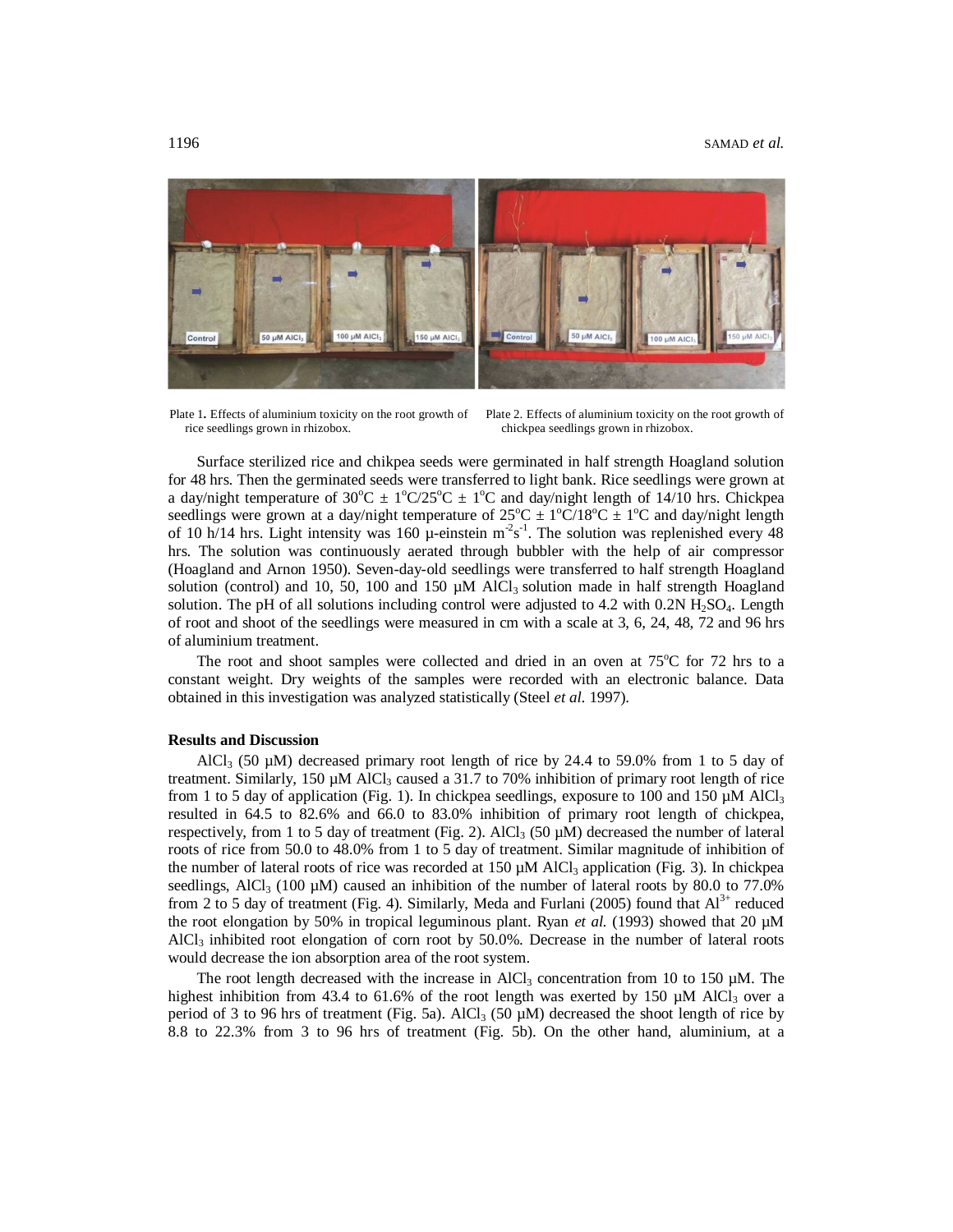concentration of 10  $\mu$ M, increased shoot/root length ratio of rice by 14.2 to 47.2% from 3 to 96 h of treatment. The maximum stimulation of shoot/root length ratio was recorded at 150  $\mu$ M AlCl<sub>3</sub> which ranged from 45.8 to 76.4% from 3 to 96 hrs of application (Fig. 5c).



200 160 Primary root length, mm  $120$ 80 40  $\theta$  $\bf{l}$ 2 3 6 Time (day)

Fig. 1. Effects of different concentrations of aluminium on the primary root length of rice seedlings grown in rhizobox. ● represents control; ∆ 50 µM Al; □ 100 µM Al;  $0.150 \mu M$  Al. Each value is the mean of three replicates ± standard error.

30

25

 $20$ 

15

10

 $\mathfrak s$ 

 $\theta$ 

 $\bf{l}$ 

Number of lateral roots plant<sup>1</sup>

Fig. 2. Effects of different concentrations of aluminium on primary root length of chickpea seedlings grown in rhizobox. Otherwise as Fig. 1.



Fig. 3. Effects of different concentrations of aluminium on the number of lateral roots of rice seedlings grown in rhizobox. Otherwise as Fig. 1.

 $\overline{\mathbf{3}}$ 

Time (day)

4

 $\overline{2}$ 

Fig. 4. Effects of different concentrations of aluminium on the number of lateral roots of chickpea seedlings grown in rhizobox. Otherwise as Fig. 1.

In chickpea seedlings, 50  $\mu$ M AlCl<sub>3</sub> decreased the root length by 7.3 to 41.6% from 3 to 96 hrs of treatment (Fig. 6a). AlCl<sub>3</sub>, at a concentration of 100  $\mu$ M, decreased the shoot length of chickpea by 9.0 to 28.8% from 6 to 96 hrs of treatment (Fig. 6b). On the contrary, the shoot/root length of chickpea seedlings was found to increase by all the concentrations of Al (10-150  $\mu$ M)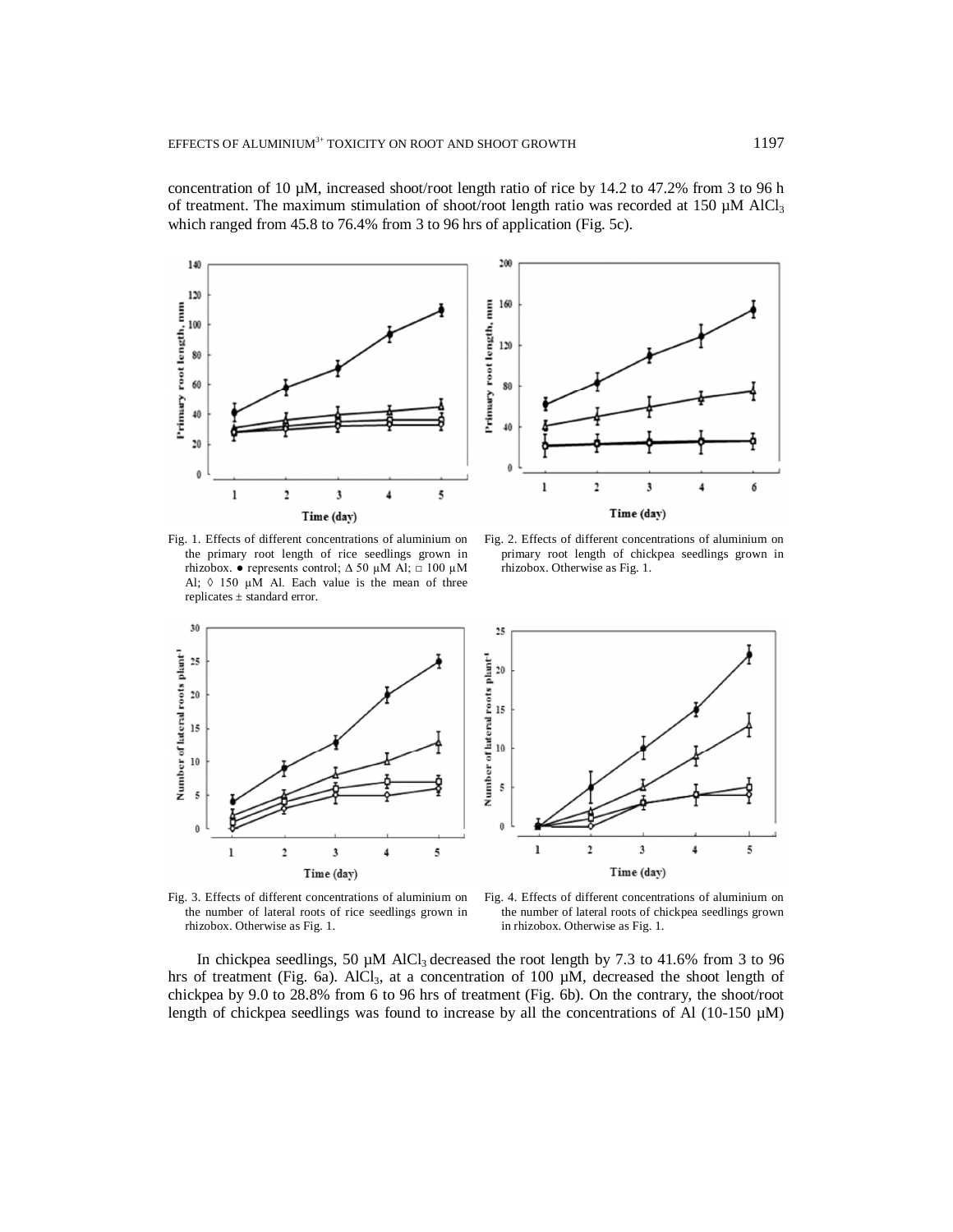

used. 100 and 150  $\mu$ M AlCl<sub>3</sub> increased the shoot/root length by 19.9 to 48.0% and 31.9 to 65.0%, respectively, from 3 to 96 hrs of treatment (Fig. 6c).

Fig. 5. Effects of different concentrations of aluminium on the (a) root length, (b) shoot length and (c) shoot/root length ratio of rice seedlings grown in solution culture.  $\bullet$  represents control;  $\circ$  10 µM Al;  $\Delta$  50µM Al;  $\Box$  100µM Al;  $\Diamond$  $150\mu$ M Al. Each value is the mean of three replicates  $\pm$  standard error.



Fig. 6. Effects of different concentrations of aluminium on the (a) root length, (b) shoot length and (c) shoot/root length ratio of chickpea seedlings grown in solution culture. Otherwise as Fig. 5.

AlCl<sub>3</sub> (10-150  $\mu$ M) decreased the length of rice and chickpea seedlings (Plates 3 and 4). The maximum inhibition of length of rice seedlings was observed at 150  $\mu$ M AlCl<sub>3</sub> which ranged from 30.1 to 48.0% from 3 to 96 hrs of application (Table 1). Similarly, AlCl<sub>3</sub> (10 and 150  $\mu$ M) decreased the length of chickpea seedlings.  $100 \mu M$  AlCl<sub>3</sub> inhibited the length of chickpea seedlings by 15.2 to 39.4% from 3 to 96 hrs of exposure (Table 2).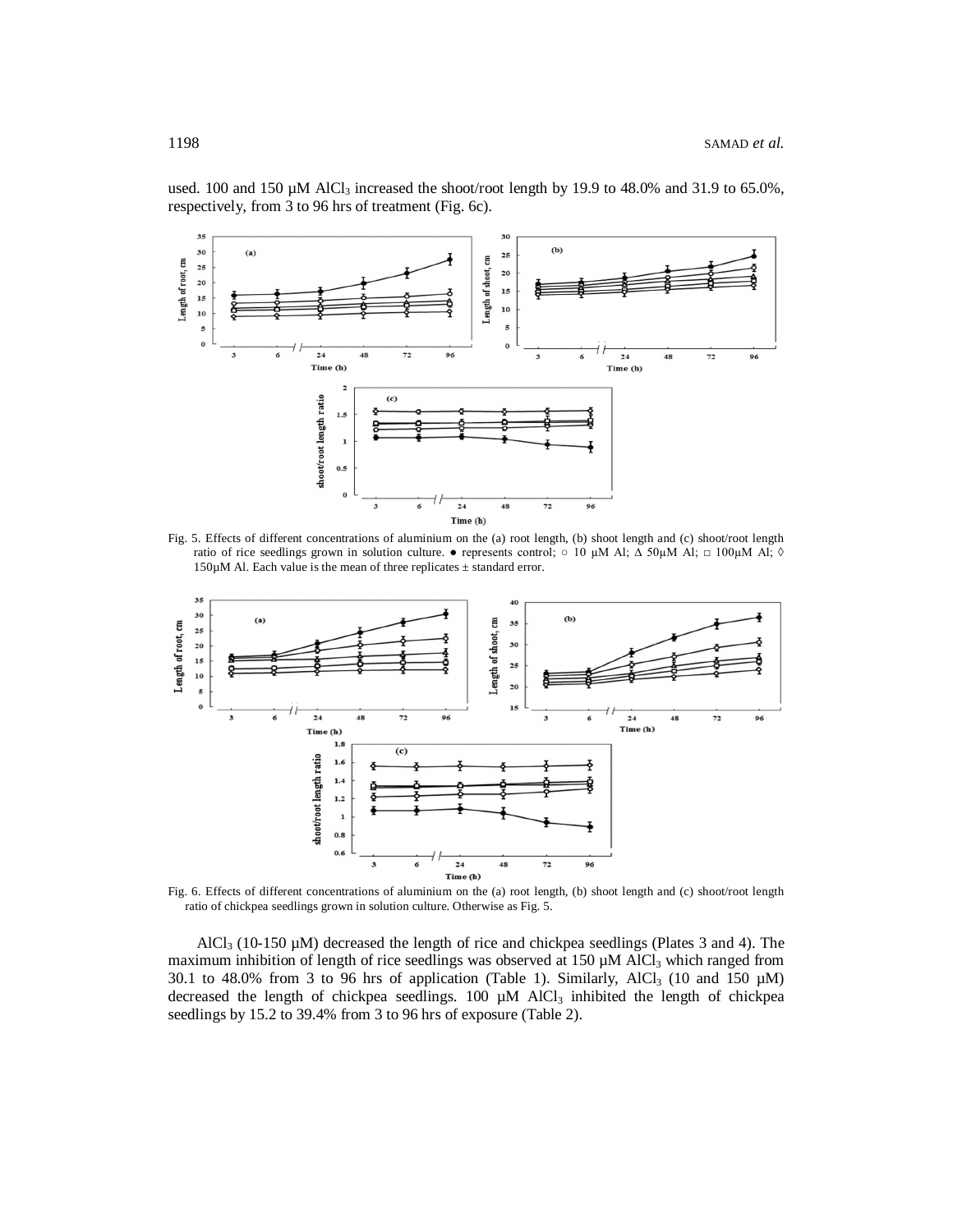



Plate 3. Effects of aluminium toxicity on the root and shoot length of rice seedlings grown in solution culture.

Plate 4. Effects of aluminium toxicity on the root and shoot length of chickpea seedlings grown in solution culture.

**Table 1. Effects of different concentrations of aluminium on the length of rice seedlings grown in solution culture. Each value is the mean of three replicates + standard error.**

|                               | Length of seedling (cm)<br>Duration of treatment (hrs) |             |             |             |             |             |  |  |  |
|-------------------------------|--------------------------------------------------------|-------------|-------------|-------------|-------------|-------------|--|--|--|
| Treatment                     |                                                        |             |             |             |             |             |  |  |  |
|                               | 03                                                     | 06          | 24          | 48          | 72          | 96          |  |  |  |
| Control                       | 32.9                                                   | 33.8        | 35.9        | 40.3        | 44.9        | 52.3        |  |  |  |
|                               | ±0.186                                                 | $\pm 0.250$ | $+0.246$    | $\pm 0.295$ | $\pm 0.273$ | ± 0.326     |  |  |  |
| $10 \mu M$ AlCl <sub>3</sub>  | 29.5                                                   | 30.3        | 31.7        | 33.8        | 35.4        | 37.9        |  |  |  |
|                               | $+0.221$                                               | $+0.189$    | $\pm 0.167$ | ±0.141      | $+0.124$    | $\pm 0.278$ |  |  |  |
| $50 \mu M$ AlCl <sub>3</sub>  | 27.2                                                   | 28.0        | 29.3        | 30.9        | 32.0        | 33.3        |  |  |  |
|                               | $\pm 0.282$                                            | $+0.291$    | $\pm 0.152$ | $\pm 0.138$ | $\pm 0.158$ | $\pm 0.130$ |  |  |  |
| $100 \mu M$ AlCl <sub>3</sub> | 25.7                                                   | 26.2        | 27.0        | 28.7        | 29.7        | 30.8        |  |  |  |
|                               | $\pm 0.190$                                            | ± 0.317     | ±0.171      | $+0.127$    | $\pm 0.135$ | $+0.242$    |  |  |  |
| $150 \mu M$ AlCl <sub>3</sub> | 23.0                                                   | 23.5        | 24.3        | 25.5        | 26.4        | 27.2        |  |  |  |
|                               | $\pm 0.263$                                            | ± 0.232     | $\pm 0.228$ | $+0.276$    | $\pm 0.180$ | ± 0.317     |  |  |  |

**Table 2. Effects of different concentrations of aluminium on the length of chickpea seedlings grown in**  solution culture. Each value is the mean of three replicates  $+$  standard error.

|                               | Length of seedling (cm)     |          |             |             |             |             |  |  |  |
|-------------------------------|-----------------------------|----------|-------------|-------------|-------------|-------------|--|--|--|
| Treatment                     | Duration of treatment (hrs) |          |             |             |             |             |  |  |  |
|                               | 03                          | 06       | 24          | 48          | 72          | 96          |  |  |  |
| Control                       | 39.6                        | 40.6     | 48.9        | 56.1        | 62.7        | 67.0        |  |  |  |
|                               | $\pm 0.164$                 | $+0.246$ | $\pm 0.175$ | $\pm 0.209$ | $\pm 0.159$ | $\pm 0.248$ |  |  |  |
| $10 \mu M$ AlCl <sub>3</sub>  | 38.5                        | 39.3     | 43.8        | 47.5        | 50.9        | 53.1        |  |  |  |
|                               | $+0.153$                    | $+0.196$ | $+0.164$    | $+0.251$    | $+0.182$    | $+0.146$    |  |  |  |
| $50 \mu M$ AlCl <sub>3</sub>  | 37.1                        | 37.7     | 38.8        | 41.7        | 43.4        | 44.8        |  |  |  |
|                               | $\pm 0.140$                 | $+0.187$ | $+0.172$    | $+0.168$    | $\pm 0.154$ | ±0.191      |  |  |  |
| $100 \mu M$ AlCl <sub>3</sub> | 33.6                        | 34.0     | 36.0        | 37.9        | 39.6        | 40.6        |  |  |  |
|                               | $\pm 0.166$                 | $+0.179$ | $\pm 0.180$ | $+0.173$    | $\pm 0.163$ | $\pm 0.184$ |  |  |  |
| $150 \mu M$ AlCl <sub>3</sub> | 31.5                        | 31.9     | 33.4        | 34.5        | 35.4        | 36.3        |  |  |  |
|                               | ±0.171                      | $+0.188$ | $\pm 0.157$ | $+0.195$    | $+0.220$    | $\pm 0.253$ |  |  |  |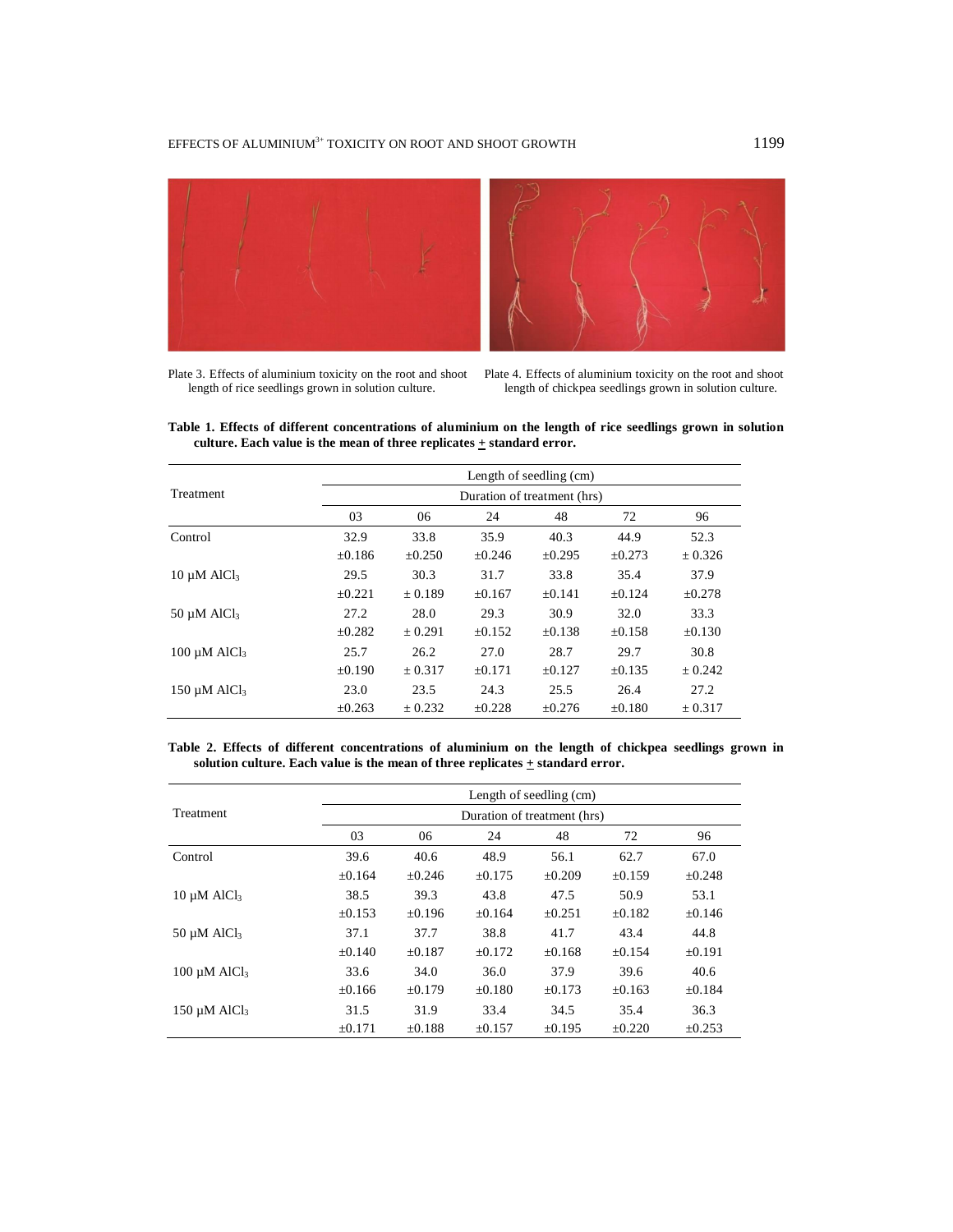Kinraide *et al.* (1985) reported that a 60% reduction in the root growth was observed in 2day-old Dayton barley exposed to less than 1  $\mu$ M Al. Mahapatra et al. (2015) found that Al decreased the root and shoot length of *Vigna radiata*.

Aluminium, at concentrations of 10 and 50  $\mu$ M, decreased the dry weight of root of rice seedlings by 33.3 to 55.6% from 3 to 96 hrs of treatment (Fig. 7a). In rice seedlings, a maximum of 40.0 to 44.5% inhibition in the shoot dry weight was observed following 150  $\mu$ M Al treatment (Fig. 7b). On the contrary, 10 µM Al increased shoot/root dry weight ratio of rice by 20.0 to 40.0% from 3 to 96 hrs of application (Fig. 7c).



Fig. 7. Effects of different concentrations of aluminium on dry weight of the (a) root, (b) shoot and (c) shoot/root dry weight ratio of rice seedlings grown in solution culture. Otherwise as Fig. 5.



Fig. 8. Effects of different concentrations of aluminium on dry weight of the (a) root, (b) stem, (c) leaf and (d) shoot/root ratio of chickpea seedling grown in solution culture. Otherwise as Fig. 5.

Similarly, in chickpea seedlings, 100 and 150  $\mu$ M Al caused 11.8 to 44.4% inhibition of the root dry weight from 3 to 96 hrs of application (Fig. 8a). The dry weight of shoot of chickpea